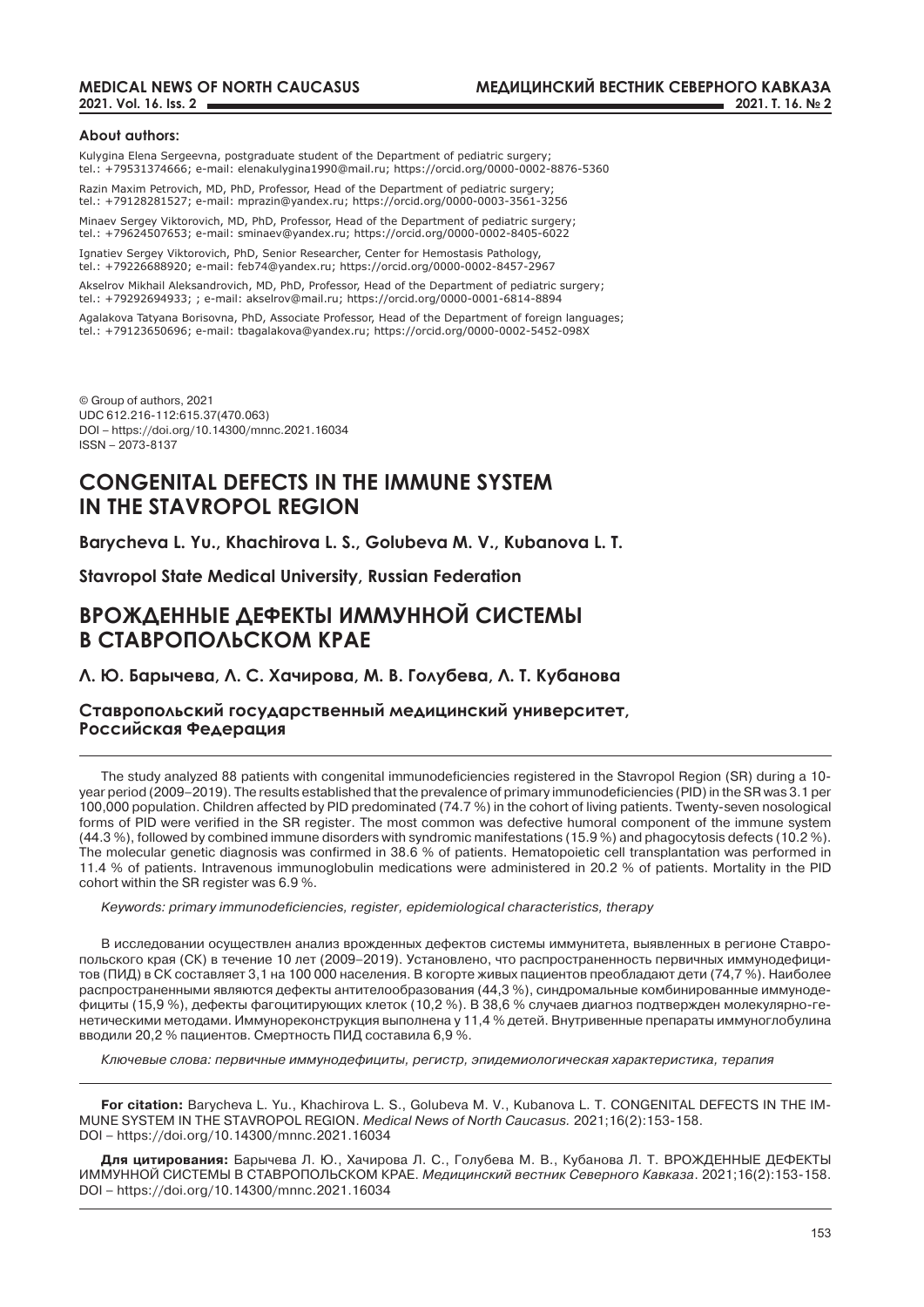G-CSF – granulocyte colony-stimulating factor

IDS – immunodeficient state<br>PID – primary immunodeficient

- primary immunodeficiency

**Primary immunodeficiencies (PID) are genetically determined life-threatening diseases caused by monogenic immune defects that lead to determined life-threatening diseases caused by monogenic immune defects that lead to the development of serious infections as well as lymphoproliferative and autoimmune processes associated with impaired immune regulation [1– 4]. Congenital PID, as a group of diseases, were identified less than 50 years ago and remain a new direction in clinical medicine. Leading experts in the PID field believe that these diseases often remain unrecognized, meaning that delayed diagnosis and** 

**treatment are common worldwide [5].**<br>Due to the low awareness Due to the low awareness of congenital immunodeficiencies in Russia, the country has unjustifiably high disability and mortality of PID patients [6, 7], especially given that timely diagnosis and early therapy can prevent the development of severe and irreversible changes, significantly improve the quality of life and prognosis for patients, and change the belief that PID are hopeless and incurable diseases [4, 8, 9].

The incidence and prevalence of PID are key epidemiological indicators. These data allow prediction of the frequency of PID occurrence and shaping of the most suitable public health policy for their treatment and prevention at regional, national, and international levels [9]. Ethnic and geographical differences can significantly affect the frequency and structure of PID, and thus regional epidemiological data are of significant interest [10].

**Material and methods.** To create a PID register, data for all patients with PID diagnosed during a 10-year period (2009–2019) were collected in 35 administrative districts of the Stavropol Region (SR). Registration of patients with PID was carried out at the Department of Immunology, Stavropol State Medical University. The diagnosis of PID was established in accordance with the diagnostic criteria of the European Society for Immunodeficiencies (ESID) [11]. Investigation of the immune status was carried out in the laboratory diagnostics department at the Regional Clinical Consultative and Diagnostic Center (Stavropol), and included immunophenotyping of lymphocytes using one- and two-parameter IQTest reagents (CD19-PC5, HLA-DR-PC5, CD3-FITC/CD4-PE, CD8-PC5, CD3-FITC/ CD(16+56)-PE, and CD45-ECD; Beckman Coulter, USA) in a Cytomics FC500 laser flow cytometer (Beckman Coulter), determination of serum immunoglobulins IgA, IgG, and IgM by quantitative immunoturbidimetry in an AU680 biochemical analyzer (Beckman Coulter), and a nitro blue tetrazolium chloride restoration test (NBT test).

Molecular genetic research was carried out at the stage of diagnosis clarification by direct Sanger sequencing of the coding regions of genes or genome-wide nextgeneration sequencing with an «immunology panel» in the molecular biology laboratory of Dmitry Rogachev National Medical Research Center of Pediatric Hematology, Oncology and Immunology.

Most of the patients (65.9 %) entered in the register were examined at federal centers: Dmitry Rogachev National Medical Research Center of Pediatric Hematology, Oncology and Immunology and The Russian Children's Clinical Hospital. Data for the patients with PID in the SR were entered into the electronic register of the Russian Federation during 2018–2020. The mandatory condition for registration was signed informed consent provided by the patient or their legal representative.

When analyzing the data, the prevalences of congenital immune disorders were estimated in accordance with the

SR – Stavropol region

classification of the International Union of Immunological Societies [3], as well as certain nosological forms of PID, taking the results of the molecular genetic research into account. Investigations of the sex composition of the patients, the age at which the first symptoms appeared, and the time taken to reach the diagnosis were performed. The timing of the delay in diagnosis was calculated as the difference between the date of disease manifestation and the date of diagnosis verification.

The Attestat 10.5.1 software package was used for statistical analysis of the data. Quantitative values were presented as median (interquartile range [25th percentile, 75th percentile]). The data were statistically analyzed using Pearson's chi-square test. The study design was approved by our local ethics committee.

**Results and Discussion.** Between 2009 and July 2020, 88 patients with congenital immunity errors were registered in the SR. At the time of the analysis (July 2020), 79 (87.4 %) patients were alive, 6 (6.9 %) had died, and 3 (3.4 %) were lost to observation so their life status could not be assessed. The minimum prevalence of PID was calculated to be 3.1 per 100,000 population, which was higher than the average figures for the Russian Federation, as well as the indicators in many regions of the Russian Federation [4], but markedly lower than those in European countries [9, 12].

The reported prevalence of PID worldwide has varied from 1.5 to 18.8 per 100,000 population and is largely determined by socioeconomic and ethnic characteristics, as well as the methodology of data collection and the accuracy of clinical and laboratory diagnosis of PID [4, 9, 12]. Specifically, the published prevalences of PID were 4.2 per 100,000 population in Switzerland [13], 8.0 per 100,000 population in France [9], 5.9 per 100,000 population in Great Britain [14], and 2.72 per 100,000 population in Germany [15] including 7.5 per 100,000 children. The overall prevalence of PID in Middle East and North Africa (MENA) countries was reported to range from 0.81 to 30.5 per 100,000 population [16]. In our opinion, the prevalence of PID in the SR has been significantly underestimated, similar to the case in many other regions of the Russian Federation. As reasons, incomplete data on patients with PID obtained from administrative districts within the SR, and loss of information and registration documentation upon transition of mature patients with PID from a child group to an adult group should be taken into account. However, it should be considered that the main reason is the lack of awareness of PID among doctors of various specialties in the SR, as well as the low diagnostic capabilities of laboratory services, especially in areas remote from the regional center.

The male-to-female patient ratio in the SR register was 1:2.03, consistent with the data in the Russian register (1:1.5) [4] and most worldwide registers [12]. This consistency probably arises from the predominance of an X-linked nature for the inheritance of certain nosological forms of PID.

*Demography.* Children predominated (59; 74.7 %) in the cohort of living patients with PID in the SR registry at the time of the study. Regarding age groups, 1 (1.3 %) patient was aged<1 year, 11 (13.9 %) were aged 1–4 years, 26 (32.9 %) were aged 5–9 years, and 21 (26.6 %) were aged 10–18 years. The adult group included 20 (25.3 %) patients.

The median age of patients in the SR register was 10 (5.4, 17) years. At the time of the analysis, the youngest

RF – Russian Federation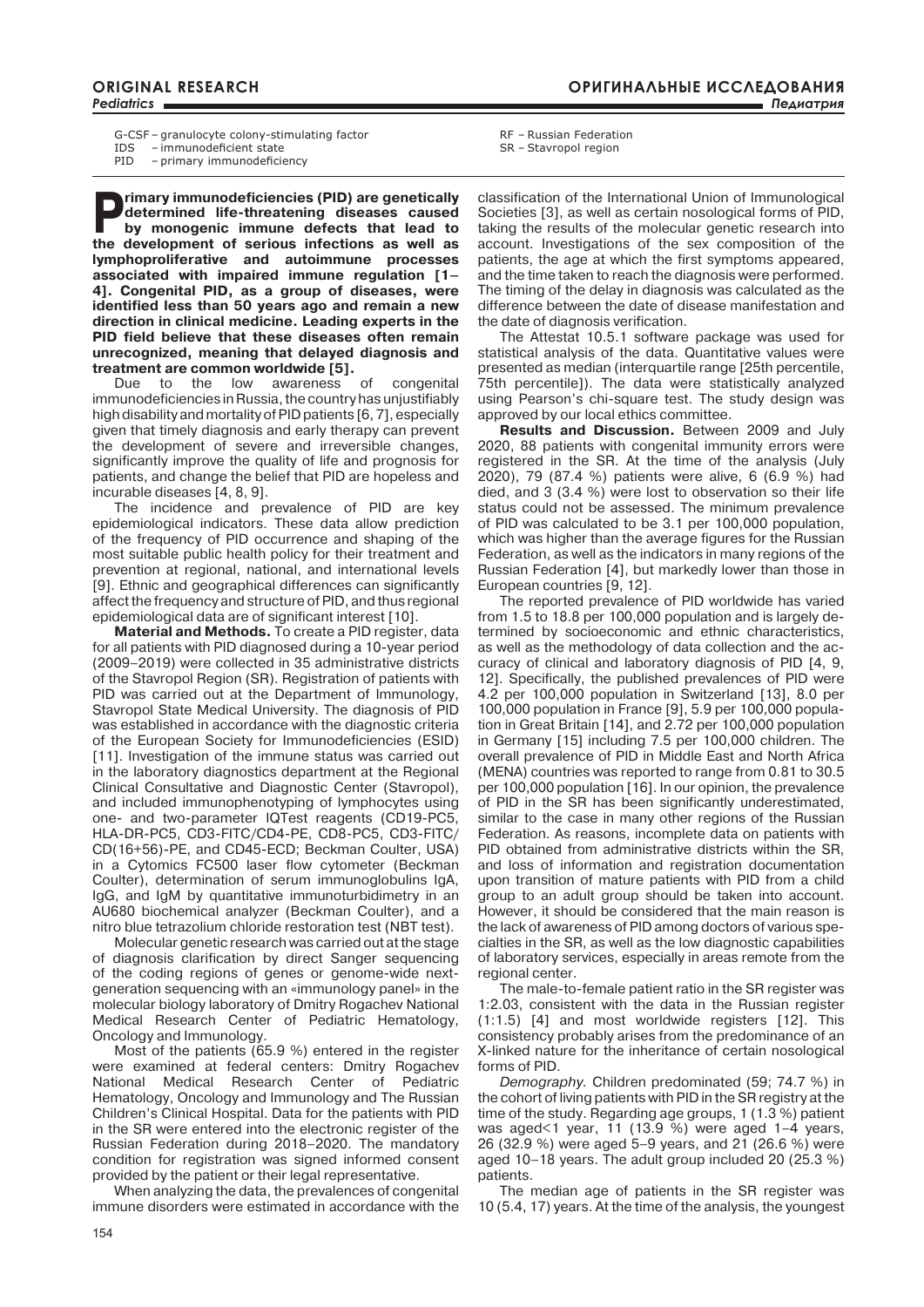patient was aged 3 months and the oldest patient was 74 years. Eight patients in the adult group (40 %) were mature patients diagnosed in childhood. The median age in the pediatric cohort was 7 (5, 11.2) years. The median age in the adult cohort was 26 (20.7, 42.5) years.

The data in the present study largely coincide with the data in the Russian Federation register, in which the proportion of adults is 70.3 % [4], and are consistent with the tendency for adults to prevail in the registers of developed countries worldwide. For example, children aged under 16 years comprise only 17 % in the United Kingdom PID registry [14] and 45 % in the German register (PID-NET) [15], while children aged under 18 years comprise 31 % in the Swiss national register [13] and 25 % in the USIDNET register [5]. According to ESID statistics, the share of the pediatric cohort among patients registered in Europe is 44.3 % [11, 12], while children account for 80 % in most MENA country registers [16]. The prevalence of the pediatric population with PID in the SR register, and the similar prevalences in most regions of the Russian Federation, is probably due to the lack of awareness regarding PID among therapists, the significant share of humoral immunodeficiencies observed in adult PID and their milder course, and the presence of only one center in Russia that treats adult patients with PID [4].

The main PID groups in the SR register were represented by 27 nosological forms (Table). The most common PID was defective humoral component of the immune system (44.3 %, 39 patients), followed by combined immune disorders with syndromic manifestations (15.9 %, 14 patients), phagocytosis disorders (10.2 %, 9 patients), autoinflammatory diseases or complement deficiencies (8 %, 7 patients each), and combined IDS (SCID/CID) and immune regulation disorders (6.8 %, 7 patients and 4.5 %, 4 patients, respectively). Unspecified PID accounted for 2.3 % (2 patients) (Fig. 1).

*Table* 

Living

| <b>IUIS</b><br>gro-<br><b>up</b> | PID category                                                                                                                                                                                                                                                                                                                                       | Total<br>amount<br>$(n=88)$                                            | patients with known life<br>status $(n=79)$                                    |                             |
|----------------------------------|----------------------------------------------------------------------------------------------------------------------------------------------------------------------------------------------------------------------------------------------------------------------------------------------------------------------------------------------------|------------------------------------------------------------------------|--------------------------------------------------------------------------------|-----------------------------|
|                                  |                                                                                                                                                                                                                                                                                                                                                    |                                                                        | $<$ 18 years<br>$(n=59)$                                                       | $\geq$ 18 years<br>$(n=20)$ |
| L                                | Defects of the cellular and humoral components of immune system (SCID / CID)<br>$T-B + SCID$<br>T-B-SCID<br>Unspecified Combined IDS (CID)                                                                                                                                                                                                         | 6<br>3<br>2<br>$\mathbf{1}$                                            | 4<br>1<br>2<br>$\mathbf{1}$                                                    |                             |
| П                                | Combined immunodeficiencies associated with syndromic manifestations<br>Wiskott-Aldrich syndrome<br>Louis Bar syndrome (ataxia-telangiectasia)<br>Nijmegen breakage syndrome<br>Hyper IgE Syndrome (HIES)<br>Anhidrotic ectodermal dysplasia with<br>immune deficiency (EPIDA-ID)<br>DiGeorge syndrome                                             | 14<br>3<br>$\overline{7}$<br>$\mathbf{1}$<br>$\mathbf{1}$<br>1<br>1    | 11<br>3<br>$\overline{4}$<br>$\mathbf{1}$<br>$\mathbf{1}$<br>1<br>$\mathbf{1}$ |                             |
| Ш                                | Mostly humoral defects<br>X-linked agammaglobulinemia (XLA)<br>Common variable immunodeficiency (CVID)<br>Hyper- IgM-syndrome, unspecified<br>Isolated IgG subclass deficiency<br>Undifferentiated hyperimmunoglobulinemia<br>Selective IgA deficiency (SDIgA)                                                                                     | 39<br>$\mathbf{1}$<br>$\overline{4}$<br>3<br>1<br>$\overline{2}$<br>28 | 26<br>1<br>2<br>1<br>22                                                        | 12<br>4<br>$\frac{2}{6}$    |
| TV.                              | PID with immune dysregulation<br>1. Hemophagocytic lymphohistiocytosis with hypopigmentation (FHL):<br>Griscelli syndrome type 2<br>Hermansky-Pudlak syndrome type 2<br>2. Autoimmune diseases with or without lymphoproliferation<br>APECED (APS-1)<br>3. Unspecified autoimmune lymphoproliferative syndrome                                     | $\overline{4}$<br>2<br>$\mathbf{1}$<br>$\mathbf{1}$<br>1<br>1          | 3<br>2<br>$\mathbf{1}$<br>$\mathbf{1}$<br>1                                    |                             |
| V                                | Quantitative and qualitative defects of phagocytes<br>Congenital neutropenia:<br>Elastase deficiency (SCN1)<br>Cyclic neutropenia (Kostmann disease)<br>Leukocyte adhesion deficiency:<br>Shwachman-Diamond syndrome<br>Defective respiratory burst<br>X-linked chronic granulomatous disease<br>Autosomal recessive chronic granulomatous disease | $\mathsf{q}$<br>1<br>$\mathbf{1}$<br>1<br>5<br>1                       | 8<br>$\mathbf{1}$<br>1<br>5<br>1                                               |                             |
| VI                               | Innate immune defects                                                                                                                                                                                                                                                                                                                              |                                                                        |                                                                                |                             |
| VII                              | Autoinflammatory diseases<br>Defective inflammasomes:                                                                                                                                                                                                                                                                                              | 7                                                                      | 5                                                                              | $\mathbf{1}$                |
|                                  | Familial Mediterranean Fever<br>CINCA Syndrome (chronic infantile neurological cutaneous and articular syndrome)<br>(NLRP3 GoF)                                                                                                                                                                                                                    | 3<br>$\mathbf{1}$                                                      | 3                                                                              |                             |
|                                  | Muckle-Wells Syndrome<br>Marshall Syndrome (PFAPA)                                                                                                                                                                                                                                                                                                 | 1<br>$\overline{2}$                                                    | 2                                                                              | $\mathbf{1}$                |
| VIII                             | Complement deficiencies<br>Defective complement regulation                                                                                                                                                                                                                                                                                         | $\overline{7}$                                                         |                                                                                | $\overline{7}$              |
|                                  | C1 inhibitor deficiency                                                                                                                                                                                                                                                                                                                            | 7                                                                      |                                                                                | $\overline{7}$              |
| IX                               | Phenocopies caused by somatic mutations<br>Cryopyrinopathy (NLRP3)                                                                                                                                                                                                                                                                                 |                                                                        |                                                                                |                             |
|                                  | Unspecified PID                                                                                                                                                                                                                                                                                                                                    | $\overline{2}$                                                         | 2                                                                              |                             |

## **Distribution of PID in the cohorts of children and adults in the SR register (July 2020)**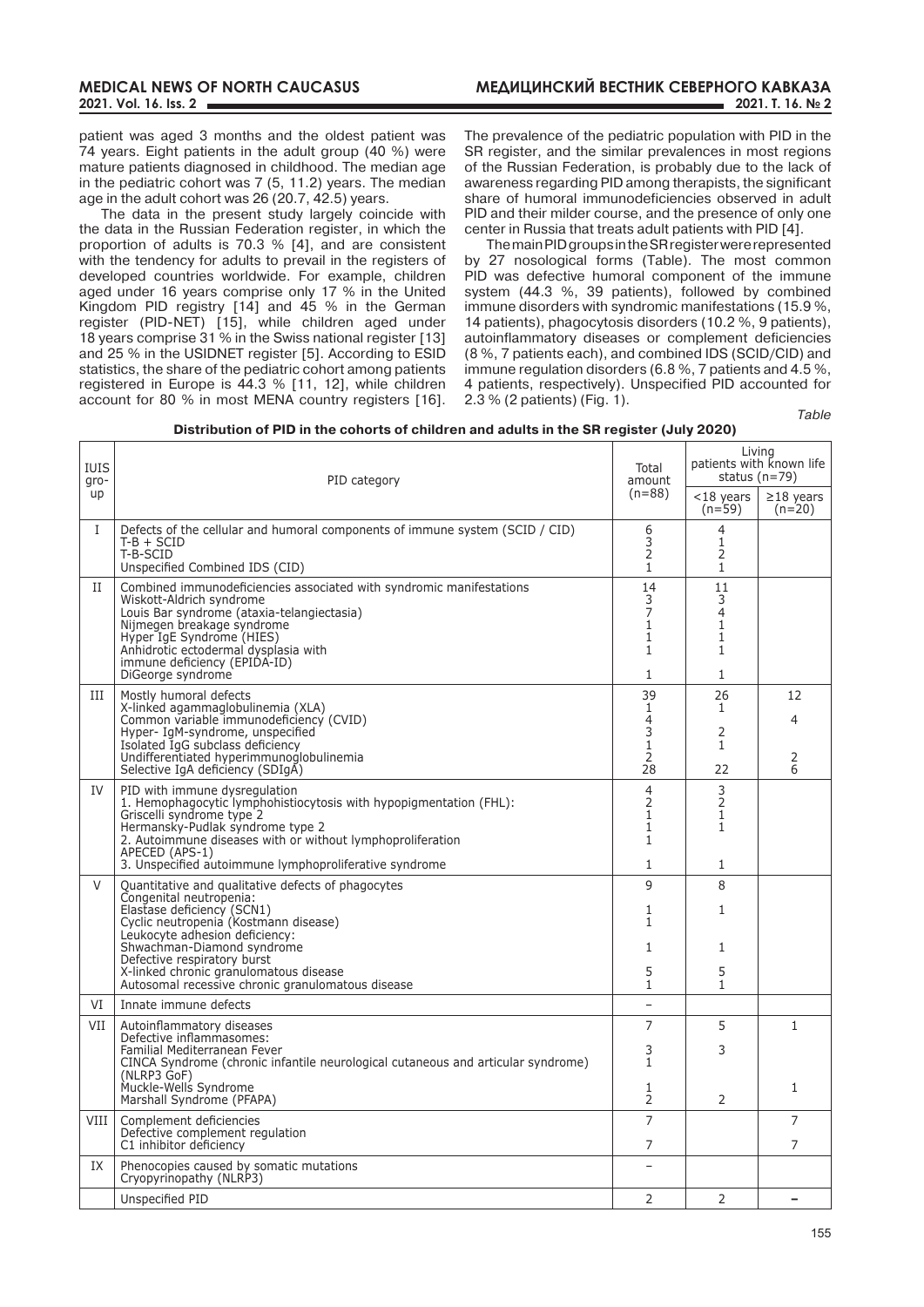

*fig. 1.* PID frequency in the SR register

Regarding the forms of PID in the SR register, defects in antibody formation were more common in the SR register compared with the Russian Federation register (44.3 % vs. 28 %, p<0.001; Fig. 1, 2). No differences were found compared with the ESID register (Fig. 3). There were no patients in the SR register with defects in innate immunity (group VI) and phenocopies due to somatic mutations (group IX). These groups were recently included in the classification of PID, and consequently their diagnosis is only just beginning to improve. A predominance of humoral and syndromic PID is specified in the majority of world registers [2, 13–15, 17]. The exception is the registers in MENA countries, wherein the proportion of combined IDS is higher and associated with the occurrence of closely related marriages [16].



*fig. 2.* PID frequency in the RF register [4]

The most frequent nosological form in the SR register was selective IgA deficiency in 28 patients (31.8 %) (Table). Louis–Bar syndrome (7 patients, 8 %), chronic granulomatous disease (6 patients, 6.8 %), and hereditary angioedema (7 patients, 8 %) prevailed among the severe forms of IDS, while common variable immune deficiency (CVID) (4 patients, 4.5 %) was less common, as were Wiskott–Aldrich syndrome (3 patients, 3.4 %), familial Mediterranean fever (3 patients, 3.4 %), and hyper IgM syndrome (3 patients, 3.4 %).



*fig. 3.* PID frequency in the ESID register [11]

Two rare cases of hemophagocytic lymphohistiocytosis with hypopigmentation (Griscelli syndrome type 2 and Hermansky–Pudlak syndrome) were diagnosed in the forms of PID with immune dysregulation. T-B +SCID with defective IL2RG (2 patients), JAK 3 deficiency, T-B-SCID with deficiency in adenosine deaminase, and DNA ligase 4 were found among the combined IDS patients. The genetic reason could not be established in one patient with combined IDS.

DiGeorge syndrome (1.1 %), Nijmegen breakage syndrome (1.1 %), and X-linked agammaglobulinemia (1.1 %), often found in most registers worldwide [5,14,18], were represented by isolated cases due to the low awareness of doctors regarding these nosological forms or the absence of obvious infectious episodes in DiGeorge syndrome. Defective humoral component of the immune system and complement deficiencies were verified in 20 adult patients. Among 8 adults diagnosed in childhood, 6 were found with defective humoral component of the immune system, including CVID (2 patients), unspecified hypoimmunoglobulinemia (1 patient), and selective IgA deficiency (3 patients), one patient with hereditary angioedema, and one with Muckle–Wells syndrome. Early infant mortality of boys could be traced in the family histories of 4 children, including those with Wiskott–Aldrich syndrome (1 patient), chronic granulomatous disease (2 patients), and Griscelli syndrome 2 (1 patient). A closely related marriage (mother and father were cousins) was found in two families.

*Delay in diagnosis.* The median age of symptom onset in PID patients in the SR register was 2 (0.28, 8.5) years, including 1.0 (0.16, 2.64) year in the pediatric cohort and 15 (20, 25) years in the adult cohort. Representatives of all groups had a significant delay in diagnosis, ranging from 2 to 10 months in patients with combined immunodeficiencies, from 5 months to 3 years in patients with defective immune regulation, from 2 months to 3 years in patients with autoinflammatory diseases, up to 10 years in patients with defective phagocytosis, and up to 50 years in adult patients with complement deficiencies. The median delay in diagnosing PID in the SR was 2.9 (0, 51) years. Children were diagnosed more quickly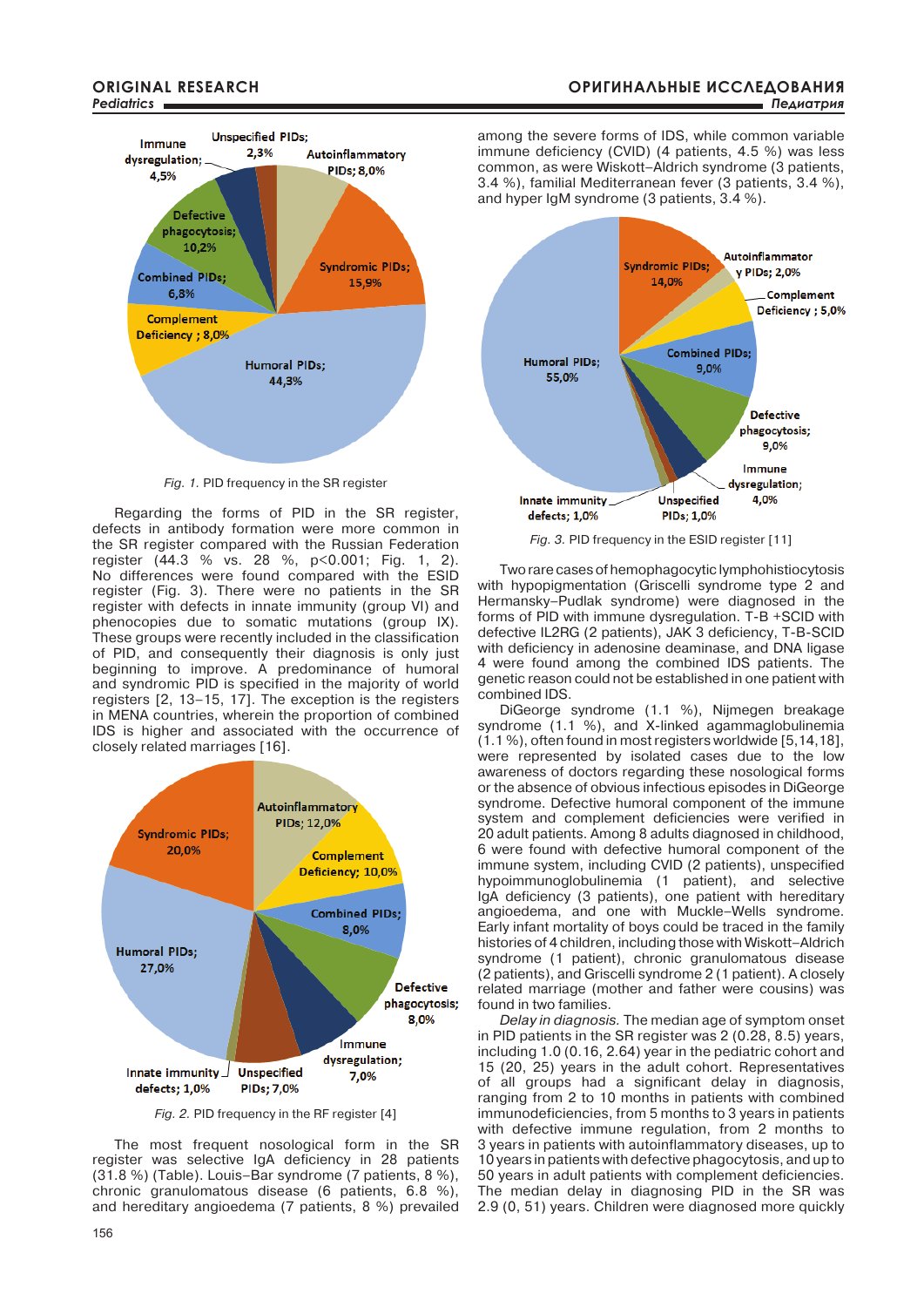(median, 2.6 years) than adults (median, 3.5 years), with a significant difference (p<0.001).

Regarding small studies conducted around the world, the median delay in diagnosis of PID in children hospitalized in the Mofid Children's Hospital in Iran was 20 months [19], compared with 19 months in Korea [20] and 2.17 years in Mexico [21]. Given the large delay in diagnosing PID in the SR, it is necessary to carry out activities aimed at reducing this delay. Strategies to achieve this goal already exist in the world. The predominant clinical syndromes in patients with PID in the SR register were infections (73.9 %) and signs of immune dysregulation (18.1 %) in the form of fever, with three-lineage cytopenia, hepatosplenomegaly, and polyserositis verified less often in the onset of the disease. Recurrent «cold» angioedemas were detected in the clinical picture in 8 % of patients.

The most common infectious complications in patients with PID were pneumonias (43.2 %), including cytomegalovirus infections with SCID (2 patients), staphylococcal infections with formation of pneumocele and bronchopleural fistula with hyper IgE syndrome (1 patient), prolonged destructive infections caused by nocardia with chronic granulomatous disease (2 patients), pneumococcal infections with rapid formation of cylindrical bronchiectasis with CVID (4 patients) and hyper IgM syndrome (1 patient). Frequent infections also included purulent otitis media (20.5 %), sinusitis (22.7 %), skin infections (21.6 %), purulent lymphadenitis (11.4 %). aphthous stomatitis (6.8 %), and gastroenteritis (8 %). Hemocolitis developed in 4.5 % of children including those with Wiskott–Aldrich syndrome (2.3 %), Hermansky– Pudlak syndrome (1.1 %), and chronic granulomatosis (1.1 %). Repeated viral respiratory infections were observed in 39.8 % of children and prevailed in patients with selective IgA deficiency.

The most common non-specific clinical syndromes were hepatosplenomegaly (29.5 %) and unspecified fever (13.6 %), which were observed before making the diagnosis in almost all patients with autoinflammatory diseases and PID with immune dysregulation. Cytopenia was recorded in 21 (23.9 %) children. In 12 (13.6 %) cases, severe three-lineage cytopenia occurred, including patients with SCID (2 patients), syndromic IDS (3 patients), defective immune regulation (3 patients), and phagocytosis disorders (4 patients). Malignant neoplasms accounted for 4.5 % and were observed with ataxia-telangiectasia (2 patients), Nijmegen syndrome (1 patient), and hyper IgM syndrome (3 patients).

Ranking of clinical syndromes by predominance of infections is noted in the German register (2019) [15] and the South African register (ASID) [22], as well as in the registers of other countries and regions [15, 19, 20, 22, 23]. However, due to the differences in classifications among different years, direct comparisons of prevalence rates are difficult to implement [15].

A genetic investigation was performed in 40 (45.5 %) patients, and the molecular genetic diagnosis was established in 38.6 % of cases, amounting to 85 % of the number tested. According to the Russian Federation register, 36 % of children with PID have genetic confirmation of their diagnosis [4]. The registers

in European and Middle East countries have similar indicators accounting for 43.3 % of patients in France [10], 36.4 % in Germany [15], 33.1 % in Iran [23], 36.5 % in the United States [5], and 53 % in Kuwait [24]. As in most other countries, a genetic investigation was not conducted for patients with general variable immunodeficiency and selective IgA deficiency due to the high cost of the analysis and the obviousness of the diagnosis as a result of dynamic assessment of serum immunoglobulins [15].

Hematopoietic cell transplantation (HCT) was performed in 11.4 % of children, and 3 patients currently need to undergo HCT. According to the Russian Federation register, immunoreconstructive therapy was carried in 10.8 % of patients [4], compared with 12.2 % in the German register (PID-NET) [15], 10.8 % in the French register (CEREDIH) [9], 3.5 % in the Swiss register [13], and 16.2 % in the Hong Kong register [25]. Furthermore, 23 (29.1 %) of the 79 living patients require replacement therapy with intravenous immunoglobulins, and 16 (69.6 %) patients regularly receive treatment. Five adult patients occasionally receive replacement therapy. Two children do not receive treatment due to their parents' refusal. Continuous preventative antimicrobial therapy is conducted in 14 (17.7 %) of the 79 living patients. Granulocyte colony-stimulating factor (G-CSF) replacement therapy is administered in 6 (7.6 %) patients, targeted anticytokine therapy in 7 (8.9 %) patients, C1 inhibitor medications in 4 (5 %) patients, and colchicine in 3 (3.8 %) patients.

According to the Russian Federation register, 44.7 % of patients receive intravenous immunoglobulin therapy, 37.7 % of patients receive preventative antimicrobial therapy, 7.6 % of patients receive targeted anticytokine therapy, and 4.9 % of patients receive regular or occasional G-CSF [4].

Six (6.9 %) patients died in the SR since 2009, comparable to the rates in the registers for the Russian Federation (6 %) [4], Germany (2 %) [15], and Switzerland (3.5 %) [13], but slightly less than the rates in the registers for southern China (15.2 %) [26] and Korea (9.8 %) [20].

**Conclusions.** The minimum prevalence of PID in the SR is 3.1 per 100,000 population. Women predominate over men (2.03:1) in the SR register. The median age of the patients is 10 years. The most common PID are defective humoral component of the immune system (44.3 %), followed by combined immune disorders with syndromic manifestations (15.9 %) and defective phagocytosis (10.2 %). The register contains 27 specified nosological forms of PID. Molecular genetic diagnosis is confirmed for 38.6 % of patients.

Symptoms onset age ranges from 0 to 25 years. The prevailing clinical manifestations are infections (73.9 %), with less common manifestations being signs of immune dysregulation (18.1 %) and recurrent «cold» angioedemas (8 %). The diagnostic delay is 2.9 years. HCT is performed in 11.4 % of patients. Replacement therapy with intravenous immunoglobulin medications is received by 21.5 % of patients, continuous preventative antimicrobial therapy by 17.7 %, and targeted anticytokine therapy by 8.9 %. Mortality in the PID cohort within the SR register is 6.9 %.

**Disclosures:** The authors declare no conflict of interest.

**Acknowledgments.** The authors are grateful to Scherbina A. Yu., the Head of the Department of Immunology, Professor, MD, to the employees of the Department of Immunology of Dmitry Rogachev National Medical Research Center of Pediatric Hematology, Oncology and Immunology for help in examining patients and verifying the diagnosis. The authors thank Alison Sherwin, PhD, from Edanz (https://www.edanz.com/ac) for editing a draft of this manuscript.